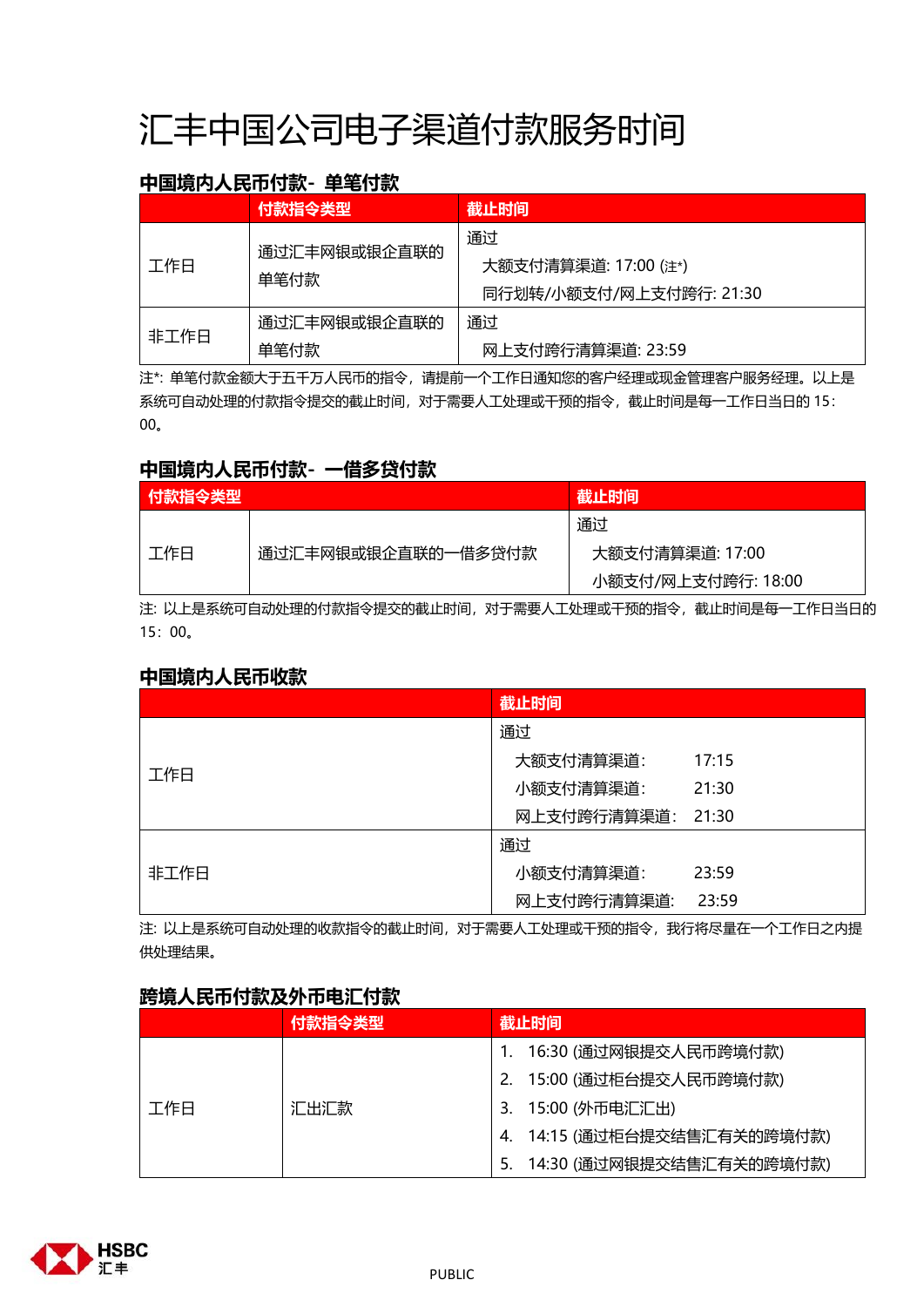| 汇入汇款 | 1. 15:00 (外币汇入汇款)     |
|------|-----------------------|
|      | Ⅰ2. 16:00 (人民币跨境汇入汇款) |

### 重要声明

本文件由汇丰银行(中国)有限公司("汇丰")提供。汇丰对本文件内容的准确性、充分性或与收件人意图的相关性不作保证,且汇丰不承诺亦无义务向收件人提供任何额外信息、 或更新本文件全部或部分内容、或更正任何可能显见的不准确处。收取本文件全部或部分并不构成要约、邀请或业务招徕。收件人应自行负责对本文件所涉产品、服务和其他内 容做出独立评估。本文件应作为整体被完整阅读,且未经相关汇丰集团成员事先书面同意,不得被全文或部分复制、翻印、派发或向他人披露。 ©版权所有。汇丰集团 2021

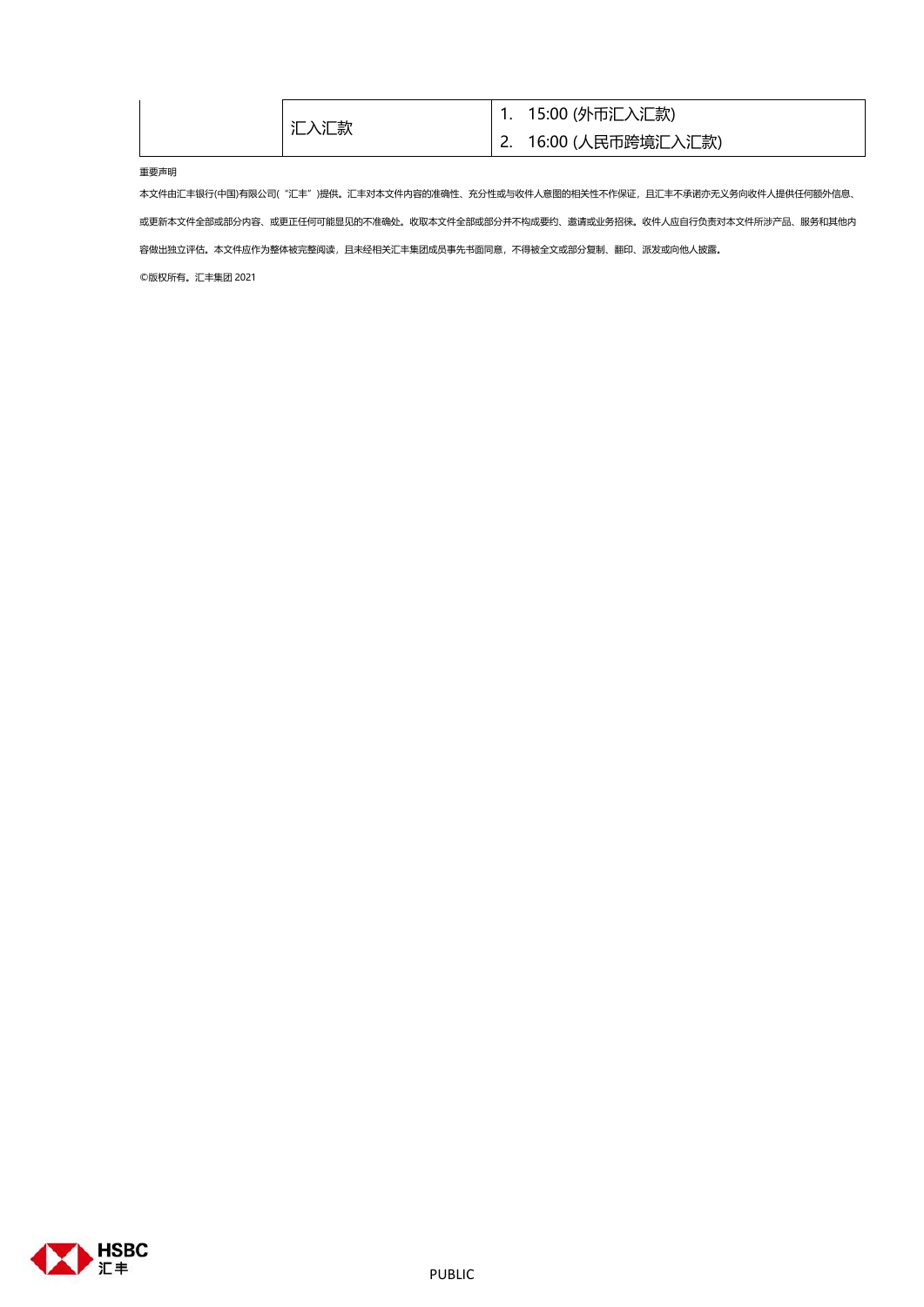## HSBC CN Cutoff Time for Payment

|                    | <b>Instruction Type</b>       | <b>Cutoff Time</b>                 |
|--------------------|-------------------------------|------------------------------------|
|                    |                               | Via                                |
| <b>Working Day</b> | E-Channel Instructions        | HVPS: 17:00 (Note*)                |
|                    |                               | In-house Transfer/BEPS/EBPS: 21:30 |
|                    | <b>E-Channel Instructions</b> | Via                                |
| Non-Working Day    |                               | EBPS: 23:59                        |

### **CNY domestic outward payment - Priority Payment**

Note\*: For any payment with amount > CNY 50mio, please advise your RM or CSM on T-1. The above listed cut-off time is for the payments which could be auto-processed by the bank system. For any payment which requires manual handling or manual intervention, the cutoff time is 15:00 on each Working Day.

### **CNY domestic outward payment - ACH Credit**

| <b>Instruction Type</b> |                   | <b>Cutoff Time</b> |
|-------------------------|-------------------|--------------------|
|                         |                   | Via                |
| <b>Working Day</b>      | <b>ACH Credit</b> | HVPS: 17:00        |
|                         |                   | BEPS/EBPS: 18:00   |

Note: The above listed cut-off times are for the payments which could be auto-processed by the bank system. For any payments which require manual handling or intervention, the cutoff time is 15:00 (only for working day).

### **CNY domestic inward payment**

|                    | <b>Cutoff Time</b> |
|--------------------|--------------------|
|                    | Via                |
|                    | HVPS: 17:15        |
| <b>Working Day</b> | BEPS: 21:30        |
|                    | EBPS: 21:30        |
|                    | Via                |
| Non-Working Day    | BEPS: 23:59        |
|                    | EBPS: 23:59        |

Note: The above listed cut-off times are for the payments which could be auto-processed by the bank system. For any payments which require manual handling or intervention, the bank would try to update the result within 1 business day.

### **CNY cross border payment and FCY ORTT payment**

|                    | <b>Instruction Type</b> | <b>Cutoff Time</b>                                       |  |
|--------------------|-------------------------|----------------------------------------------------------|--|
|                    |                         | 16:30 (CNY cross-border from E-channel)                  |  |
|                    | Outward                 | 15:00 (CNY cross-border over counter)<br>2.              |  |
| <b>Working Day</b> |                         | 15:00 (FCY ORTT)<br>3.                                   |  |
|                    |                         | 14:15 (if currency conversion with CNY is required<br>4. |  |
|                    |                         | over counter)                                            |  |